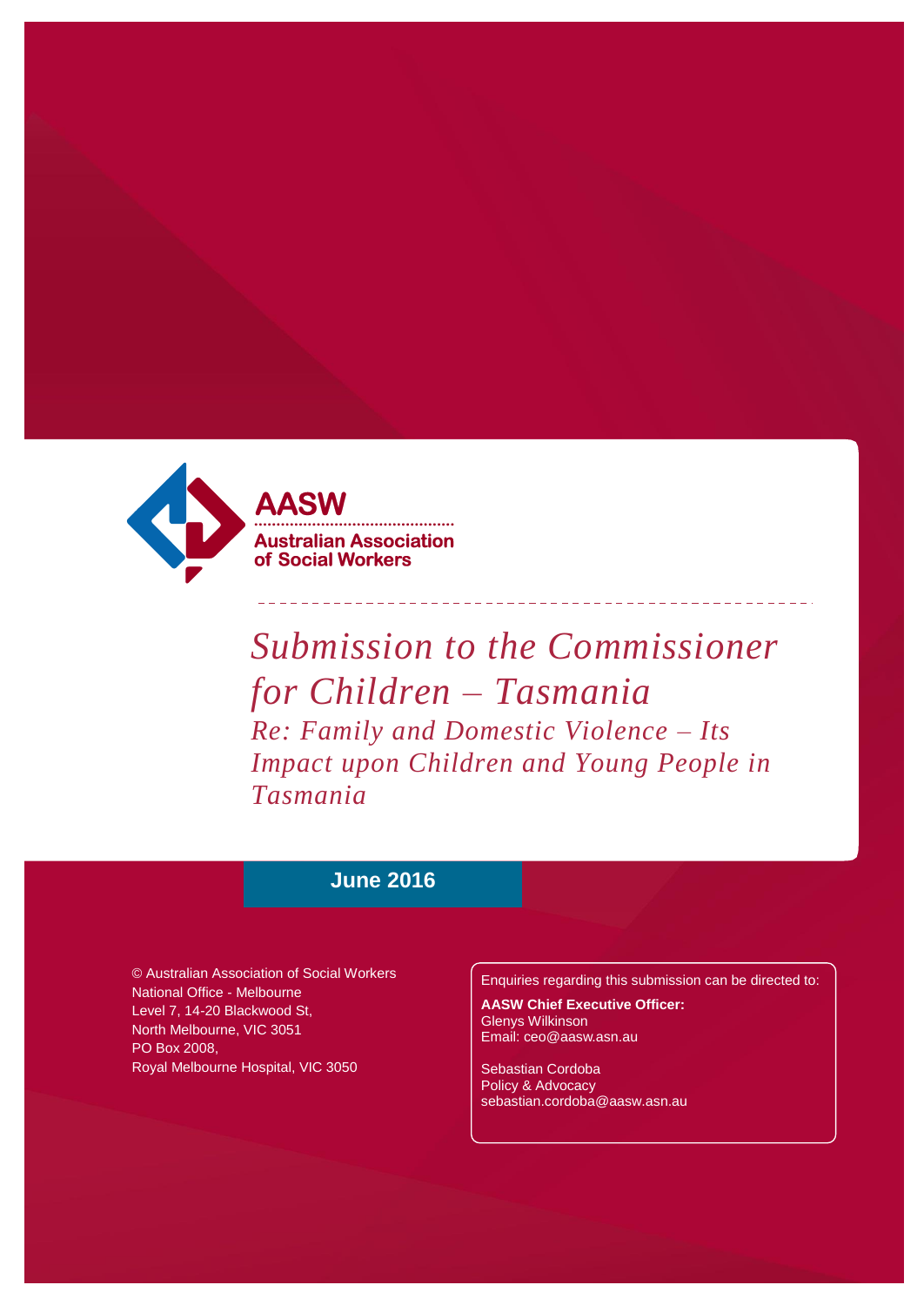# **Introduction**

#### **Who we are**

**The Australian Association of Social Workers (AASW) is the professional body representing over 10,000 social workers throughout Australia. We set the benchmark for professional education and practice in social work and have a strong voice on matters of social inclusion, social justice, human rights and issues that impact upon the quality of life of all Australians.**

### **The social work profession**

The social work profession is committed to the pursuit of social justice, the enhancement of the quality of life, and the development of the full potential of each individual, group and community in society. Principles of social justice, human rights, collective responsibility and respect for diversities are central to the profession and are underpinned by theories of social work, social sciences, humanities and Indigenous knowledge.

The social work profession is committed to maximising the wellbeing of individuals and society. We consider that individual and societal wellbeing are supported by socially inclusive communities that emphasise principles of social justice and respect for human dignity and human rights, including the right to be part of a loving and understanding family.

## **Understanding family violence**

The AASW takes the view that family violence is predominantly, but not exclusively, 'violence against women'. The phrase 'violence against women' can be understood as an overarching term that encompasses all forms of gender-based violence, which is rooted in the unequal place of women in society. Violence against women is mostly perpetrated by men and is 'the most pervasive, yet least recognized human rights abuse in the world'.<sup>1</sup> Violence against women is 'recognised by the UN as a violation of women's rights and freedoms...especially concerning their entitlements to equality, liberty, integrity and dignity in political, social, economic, cultural and civic life'.<sup>2</sup>

While family violence disproportionately affects women, it is important to acknowledge that children and young people's exposure to family violence is widespread in Australia. We note in particular that according to Australia's National Research Organisation for Women's Safety, 61% of Australian women who have experienced intimate partner violence reported having children in their care when the violence occurred.<sup>3</sup> In this context child abuse and neglect is a serious problem in Australia, with high prevalence and profound long-term effects. Types of child abuse and neglect in the context of family violence can include emotional abuse, emotional and physical neglect, physical abuse, sexual abuse and exploitation. There are complex interlocking contributing factors leading to child abuse and neglect that makes this area one of the most demanding of fields of practice.

The social work profession supports and enacts the United Nations Declaration on the Rights of the Child, particularly Principle 9, which states that 'The child shall be protected against all forms of neglect, cruelty and exploitation<sup>,4</sup> and therefore identifies the effects of family violence on children and young people as primarily a rights-based issue.

l <sup>1</sup> United Nations Population Fund n.d., Gender equality: Ending widespread violence against women, retrieved 6 August 2014,http://www.unfpa.org/gender/violence.htm

<sup>&</sup>lt;sup>2</sup> UN, 1993, as cited in VicHealth, 2011, Preventing violence against women in Australia: Research summary

<sup>3</sup> Australia's National Research Organisation for Women's Safety, 2014, Violence against women: Key statistics. Retrieved 6 August 2014, http://www.anrows.org.au/sites/default/files/Violence-Against-Australian-Women-Key-Statistics.pdf based on data from the ABS Personal Safety Survey 2012

<sup>4</sup> https://www.humanrights.gov.au/convention-rights-child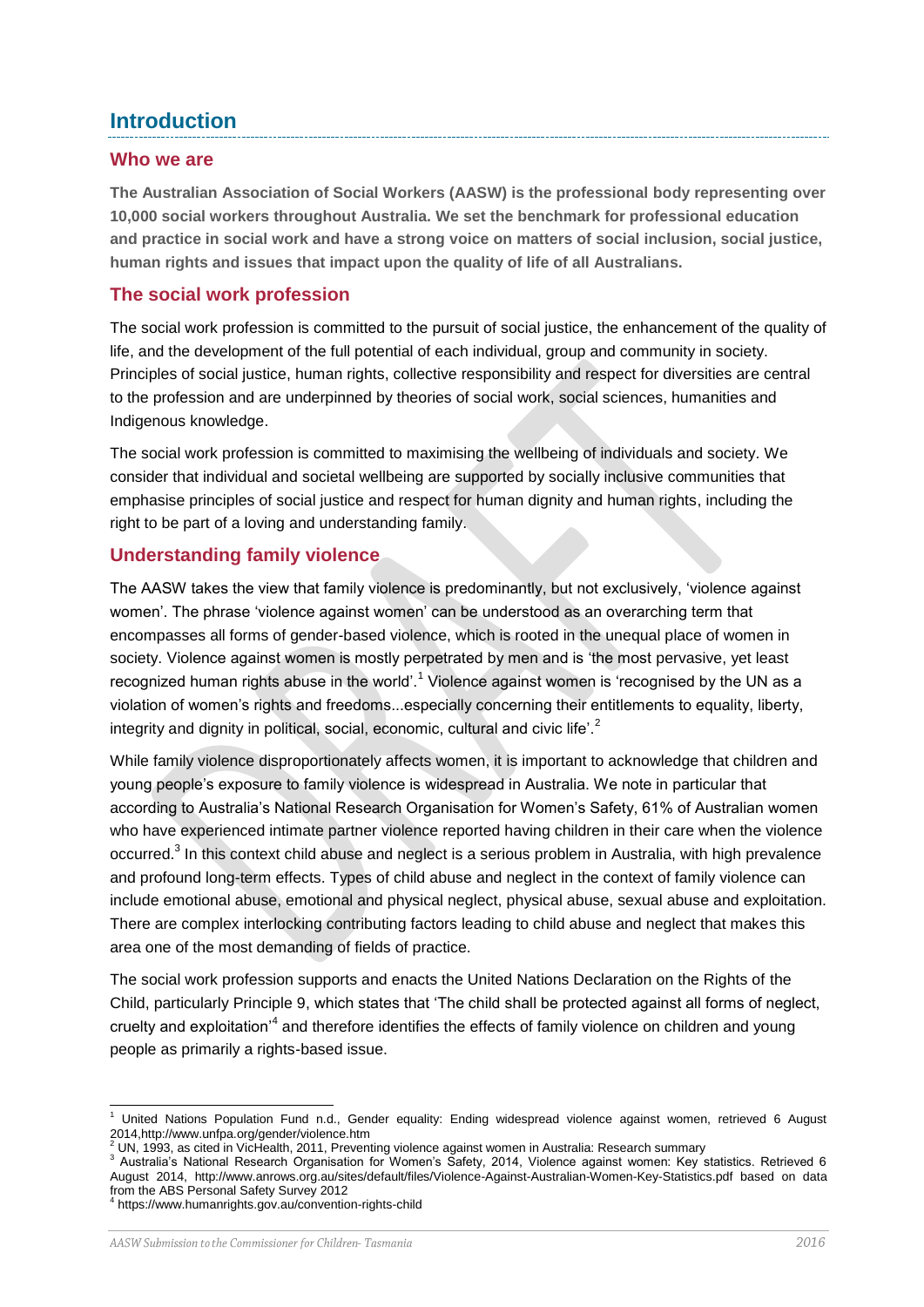The AASW welcomes this inquiry as it focuses on children and young people, whose unique experiences of family violence are sometimes overlooked.

### **Our submission**

Social workers are employed in a broad range of roles and organisations and have the capacity to support the primary, secondary and tertiary prevention, early intervention and crisis response of family violence. The AASW has worked extensively in the field of family violence advocating for rights of women and children.<sup>5</sup> Therefore, the AASW welcomes the opportunity to contribute to this inquiry *Family and Domestic Violence – Its Impact upon Children and Young People in Tasmania.*

The AASW's response was developed in consultation with our members, many of whom have extensive experience in the field.

## **Responses**

- **1. How are Tasmanian children and young people affected by family and domestic violence and what are their needs?**
	- 1.1. Violence against women impacts on the health and wellbeing of their children, as children exposed to violence have higher rates of anxiety, depression, trauma, hyper vigilance, challenging behaviours, attachment and developmental disorders, and social and learning difficulties than the general population, although it must be noted that some children are not impacted in this way.<sup>6,7</sup> There is evidence that children who are exposed to family violence are not adept at regulating their aggression and may perpetuate the cycle of violence.<sup>8</sup> Other studies have shown that a proportion of children whose mothers experience partner violence will themselves experience ill effects of this violence over the course of their lives.<sup>9</sup>
	- 1.2. Children and young people are affected by family violence in far more broad and complex ways than is currently recognised at a policy level. The overt focus on children hearing and witnessing overt acts of physical violence, does not acknowledge the negative impact that the coercive and controlling actions that perpetrators can have. Children bear witness and are deeply intertwined in the daily manifestations of these coercive behaviours, which can have significant short- and long-term emotional impacts.
	- 1.3. Understanding cumulative harm is crucial in order to appreciate the experiences and needs of children and young people. Cumulative harm 'refers to the effects of patterns of circumstances and events in a child's life, which diminish a child's sense of safety, stability and wellbeing. Cumulative harm is the existence of compounded experiences of multiple episodes of abuse or "layers" of neglect. The unremitting daily impact on the child can be profound and exponential, covering multiple dimensions of the child's life.' 10
	- 1.4. Several authors refer to family violence as having a core of coercive control that may or may not include physical violence.<sup>11</sup> Unpacking coercive control means acknowledging that children and young people are being subjected to a pattern of conduct rather than incidents of family violence or physical violence. Coercive control is complex and refers to the relentless tactics used to keep control, whether by disregarding, obstructing or overwhelming the legitimate

l

<sup>5</sup> For more information about our position please visit our website https://www.aasw.asn.au/

<sup>&</sup>lt;sup>6</sup> Humphreys, C 2007. Domestic violence and child protection: Challenging directions for practice. Issues paper 13. Sydney: Australian Domestic & Family Violence Clearinghouse <sup>7</sup> Bedi, G & Goddard, C 2007. 'Intimate partner violence: What are the impacts on children?' *Australian Psychologist* 42(1), 66–77

<sup>8</sup> Schechter, DS, Zygmunt, A, Coates, SW, Davies, M, Trabka, KA, McCaw, J, Kolodji, A & Robinson, JL, 2007. 'Caregiver traumatization adversely impacts young children's mental representations of self and others', *Attachment & Human Development*, 9(3), 187-205

<sup>9</sup> VicHealth, 2014, op cit.

<sup>10</sup> http://www.dhs.vic.gov.au/\_\_data/assets/pdf\_file/0012/589665/cumulative-harm-conceptual-overview-part1.pdf

<sup>&</sup>lt;sup>11</sup> Pitman, T 2016. Living with Coercive Control: Trapped within a Complex Web of Double Standards, Double Binds and Boundary Violations. *British Journal of Social Work*, bcw002.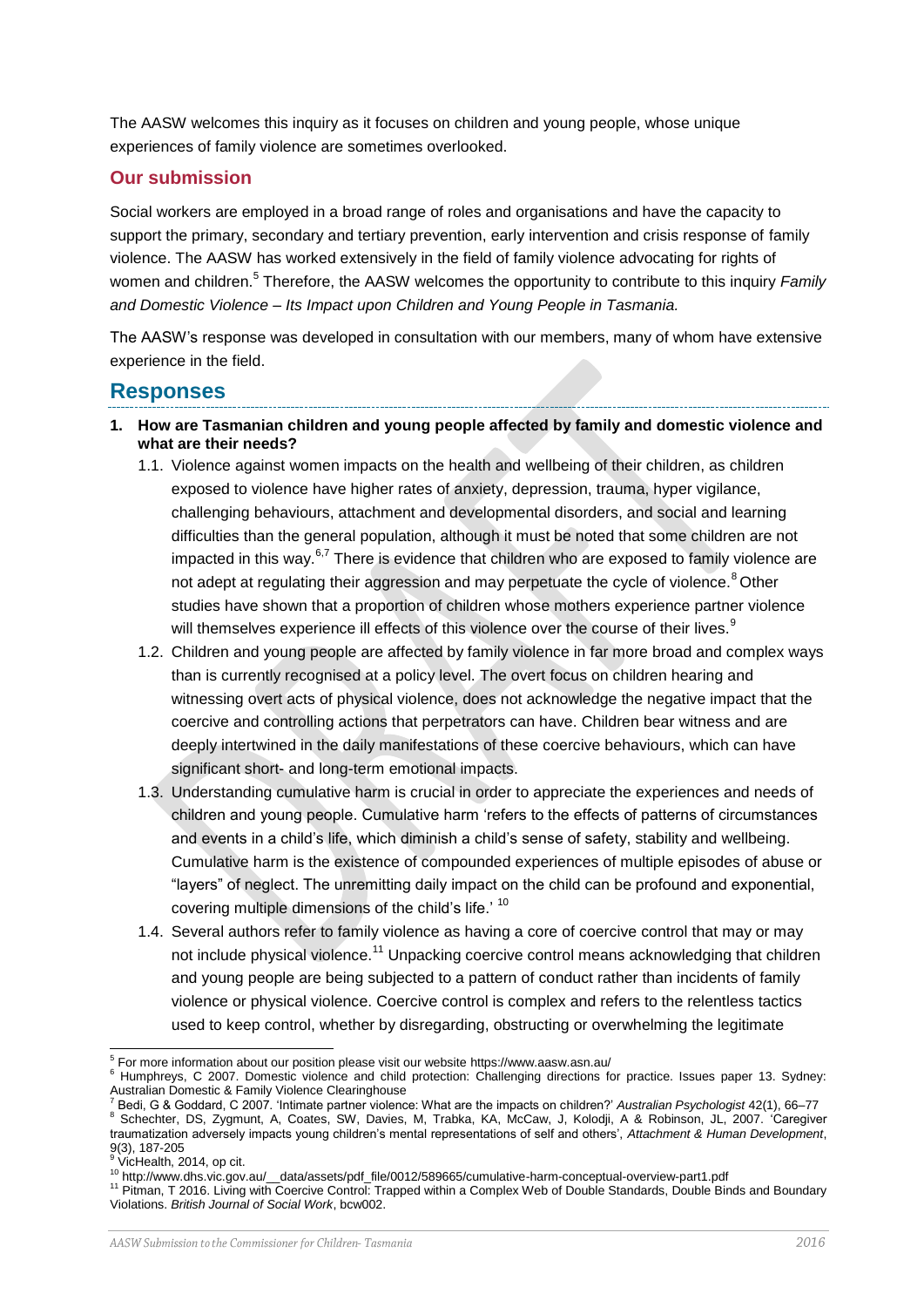needs and rights of all members of the family, including children.

- 1.5. Trauma associated with family violence often lasts a lifetime for the victim. Social workers in this field frequently see mothers who have been traumatised by the experience of family violence.. Many experience ongoing mental health issues but do not have the resources to seek therapeutic support. This in turn often impacts the parent–child relationship as the effects of the damage done by the perpetrator on this parent-child relationship can continue for many years if left unchecked.
- 1.6. The AASW supports a systematic response that incorporates medium-to-long-term trauma counselling for children and young people, which recognises their own unique needs and experiences of family violence.
- **2. What are the outcomes for children and young people engaging with services, programs and support in Tasmania?**
	- 2.1. The AASW has particular concerns regarding the intersection between child protection services and family violence. When family violence issues are referred to the child protection system the mother is often made responsible for protecting the children. Child protection systems often emphasise the behaviour of the mother as the issue that puts children at risk, rather than the abusive behaviour of the perpetrator, which places the children at further risk.<sup>12,13</sup>
	- 2.2. Central to improving child protection services is the better incorporation of a professional social work workforce who has the skills necessary to better understand the complexities of family violence. Particularly AASW Accredited Social Workers who can demonstrate advanced training and knowledge in child protection interventions.
	- 2.3. Engaging with support services can have improved outcomes for children and young people, but these services need to be staffed by highly trained and skilled practitioners.
	- 2.4. Support services need to be underpinned by a greater understanding of a child's experience of family violence. The neglect, abuse and coercive control strategies of the perpetrator can continue post-separation, and sometimes in more subtle forms, which services may not be able to clearly identify.
	- 2.5. Members have identified that there are inappropriately long waiting lists for most services in Tasmania. These services are addressing only part of the problem of family violence. This is partly because of the lack of clarity of the definitions and also the complexity of behaviours that children may exhibit and are likely to experience in the course of their life due to the tactics used within coercive control.
- **3. How can Tasmanian services and organisations best respond to the needs of children and young people affected by family and domestic violence?**
	- 3.1. Services can best respond by being fully aware of the circumstances and dynamics of family violence, irrespective of whether this includes incidents of physical violence. In this respect, it is important that services review their assessment frameworks and broaden their criteria for eligibility, so that more children and young people can access services.
	- 3.2. Providing age-appropriate information to children and young people is of significant importance, as they need to better understand the extent of what they are experiencing. This is pivotal step in giving them the support necessary to improve their self-esteem, sense of safety, and a space to focus on their own needs, rather than those of the father, or even their mother.
	- 3.3. The experience of coercive control denies the child agency, autonomy or equality and it is of concern that post-separation parenting arrangements can continue that experience in the guise

l

<sup>12</sup> Humphreys, C 2007. 'Domestic violence and child protection: Challenging directions for practice', *Australian Domestic Violence Clearinghouse Issues Paper 13*, Sydney, NSW: Australian Domestic Violence Clearinghouse UNSW.<br><sup>13</sup> Douglas, H & Walsh, T 2010. 'Mothers, domestic violence, and child protection', *Violence Against Women, 16*(5), 489-508.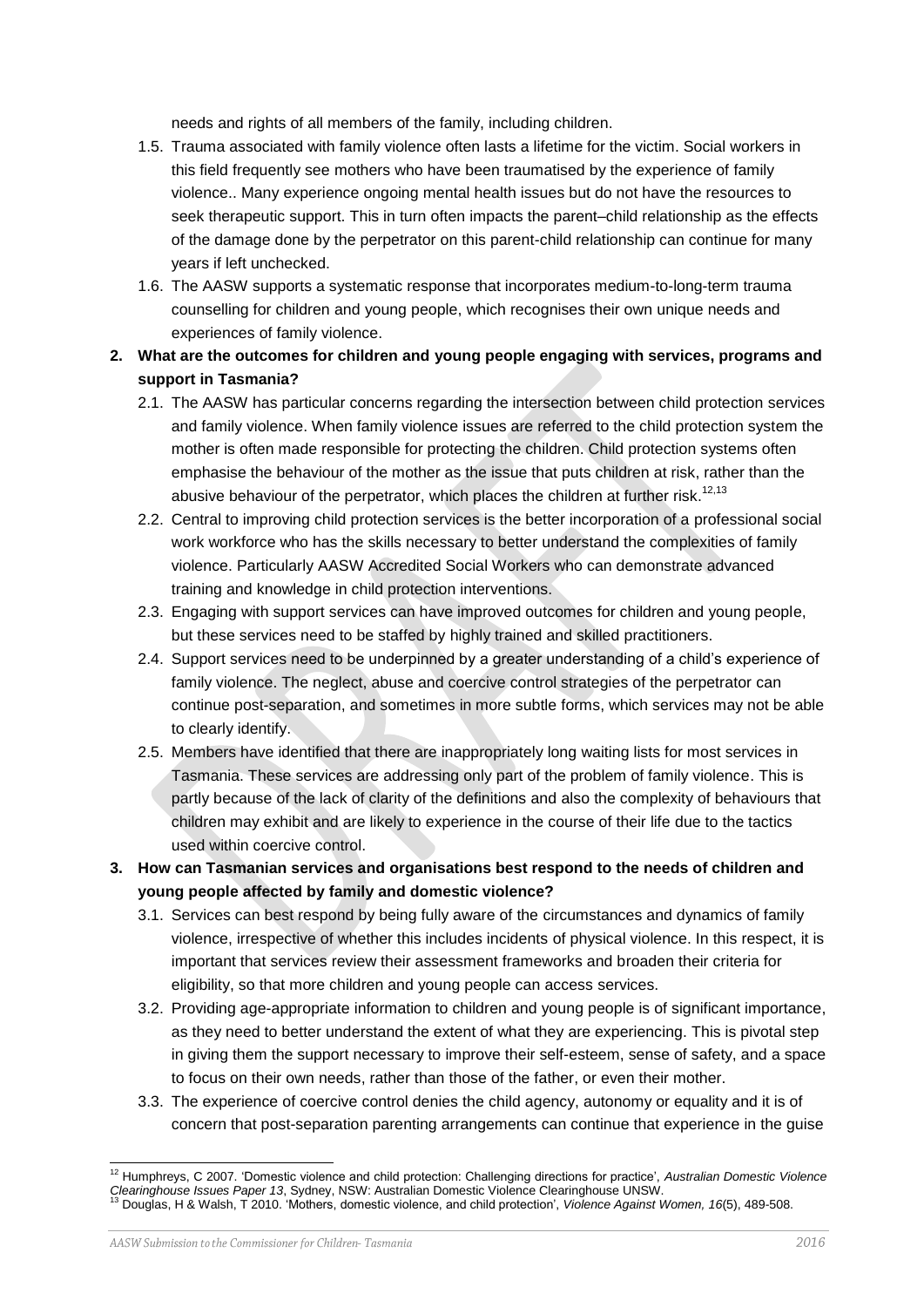of their father's right to access. For truly effective policy and practice, more knowledge is needed on how the 'wide variety of acts and behaviours perpetrated by one person against another operate together and reflect on each other'.<sup>14</sup>

#### **4. How are the views of children and young people considered and taken into account in**

- **a) legal processes where family and domestic violence is an issue**
- **b) family and domestic violence related research**
- **c) the design and delivery of services**
- 4.1. Members have raised concern regarding legal processes that do not take into account the needs and concerns of children and young people because of the rights of the father to access.
- 4.2. There is a significant need for an increase in the education and training around family violence for all court workers, including magistrates, who continue to be unaware of the many ways in which perpetrators attempt to control their victims through the court processes. In being unaware of these tactics, magistrates and judges can be compliant in the continuing abuse.
- 4.3. Research is not always focused on the voice of the child but on the voice of adults. Unfortunately, this means that the experience of children and young people within families affected by family or domestic violence is not fully understood or embraced. Young people are victimised and negatively affected, but also often play a very positive role in the family in response to their father's abuse. For example, young people are quite capable of protecting their siblings, standing up for their mother, caring for pets, learning the best techniques to keep themselves as safe as possible. Children and young people demonstrate resilience and fortitude and creativity, which can sometimes be overlooked.
- **5. What opportunities exist for improvement? Are you aware of any innovative programs or services that could be adopted in Tasmania?**
	- 5.1. As stated previously, broadening an understanding of the complexity of family and domestic violence so that those affected by it are eligible for immediate, professional and age appropriate responses. Currently, services are focused on physical violence and are not aware of the nuances of children's and young people's experiences, especially in relation to neglect.
- **6. Do you have anything else you would like to contribute concerning the impact of family and domestic violence on Tasmanian children and young people?** 
	- 6.1. The AASW believes that at the highest level, public policy needs to lead to wide attitudinal and behavioural change in society. To date public policy has failed to fully acknowledge children affected by family and domestic violence. This is an area of public policy that needs continued effort and attention.

#### **Conclusion**

The AASW shares the concern of the Commissioner that the impacts on children of domestic and family violence are significant. The AASW believes that this is an issue that must be addressed at a number of levels, but central to this is an acknowledgement and greater understanding of how children and young people experience family violence.

#### **Prepared in collaboration with AASW Tasmania and submitted for and on behalf of the Australian Association of Social Workers Ltd**

l <sup>14</sup> Wangmann, JM 2011. 'Different types of intimate partner violence: an exploration of the literature', Sydney, Australian Domestic & Family Violence Clearinghouse, UNSW